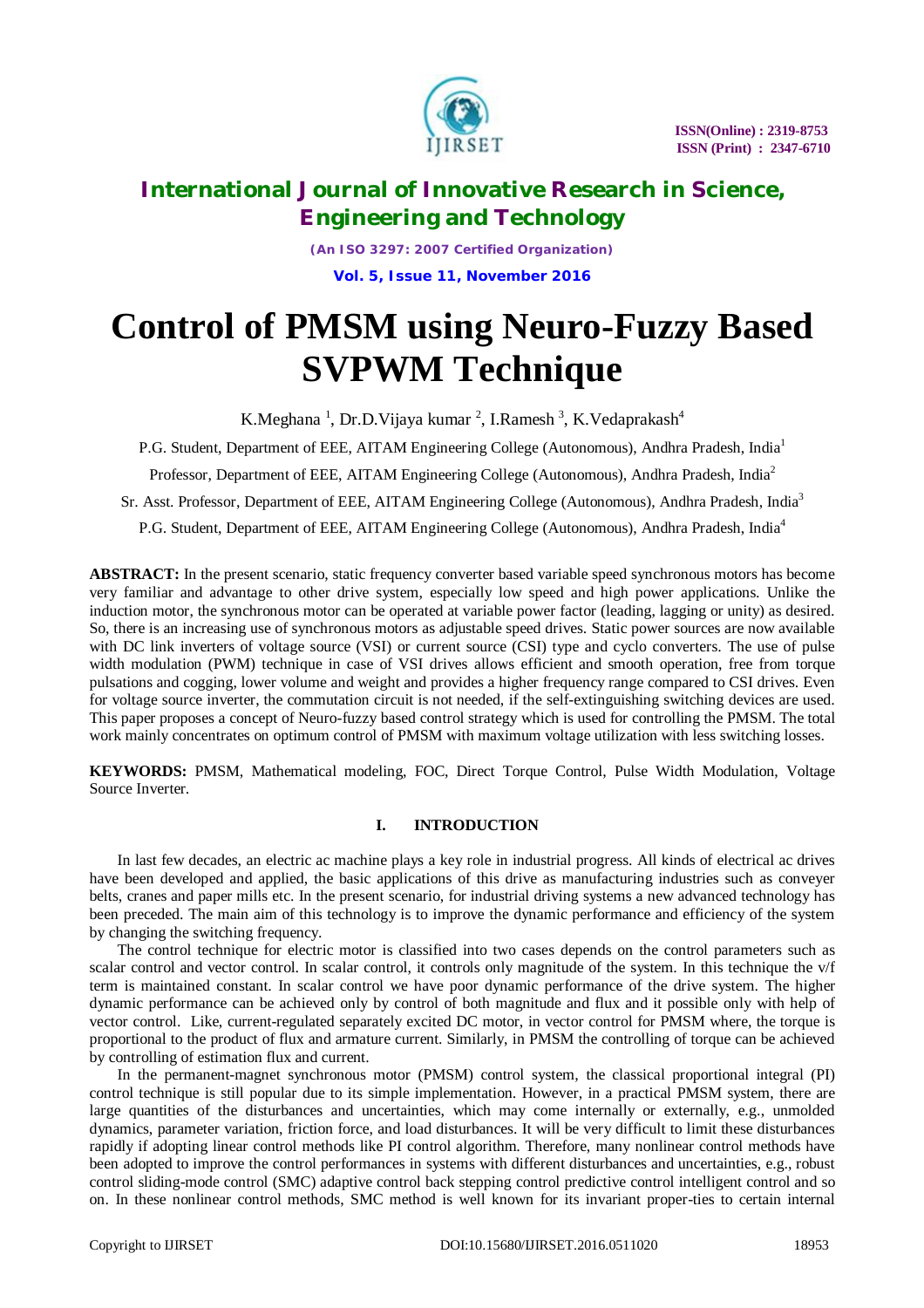

*(An ISO 3297: 2007 Certified Organization)*

#### **Vol. 5, Issue 11, November 2016**

parameter variations and external disturbances, which can guarantee perfect tracking performance de-spite parameters or model uncertainties.

Then, to further improve the disturbance rejection performance of SMC method, extended sliding-mode disturbance observer (ESMDO) is proposed, and the estimated system disturbance is considered as the feed forward compensation part to compensate sliding-mode speed controller. Thus, a composite control method combining an SMC part and a feed forward compensation part based on ESMDO, called SMC+ESMDO method, is developed. Finally, the effectiveness of the proposed control approach was verified by simulation and experimental results.

During the last decade, permanent magnet synchronous motors have been used widely in the industry to replace DC motors and induction machines. The main characteristics of these motors are the low inertia, the high efficiency, power density and reliability. Due these advantages, permanent magnet synchronous motors are ideal for the applications where a quick accurate torque control is required.

### **II. RELATED WORK**

The Permanent Magnet Synchronous Motor is a rotating electric machine where the stator is a classic three phase coils like that of an induction motor and the permanent magnets are located on the rotor surface. A PMSM provides rotation at a fixed speed in synchronization with the frequency of the power source, regardless of the fluctuation of the load or line voltage. The motor runs at a fixed speed synchronous with mains frequency, at any torque up to the motor's operating limit. These types of machines are extensively used in servo drives for low power machine tool, e.g. robots, positioning devices etc. They are receiving increased attention by possibility to use in the region of larger power e.g. electricity generation. The following requirements for servo drives must be served:

- High possible power to weight ratio,
- Large torque to inertia ratio high acceleration possible,
- Smooth torque in wide speed small pulsation of speed,
- Full torque at zero speed stand still working,
- High speed operation,
- Compact design and small size.

New types of Permanent Magnet materials offer the ability to design electromagnetic energy converters with complicated shapes. Permanent magnets can be sticked or inserted to the small rotor. Rare-earth magnets are mostly used in modern drive.

PMSM are used in high-accuracy direct-drive applications mainly due to their advantages.

Compared to conventional DC motors, they have no brushes or mechanical commutators, which eliminate the problems due to mechanical wear of the moving parts. In addition, the better heat dissipation characteristic and ability to operate at high speed render them superior to the PMSM drives.

#### **III. CONTROL STRATEGIES FOR PMSM**

For achieving better higher dynamic performance and high efficiency, the vector control is shows better solution than scalar control. The control strategies for PMSM are divided in two cases such as DTC & FOC controller.



Fig 1: Overview of available control strategies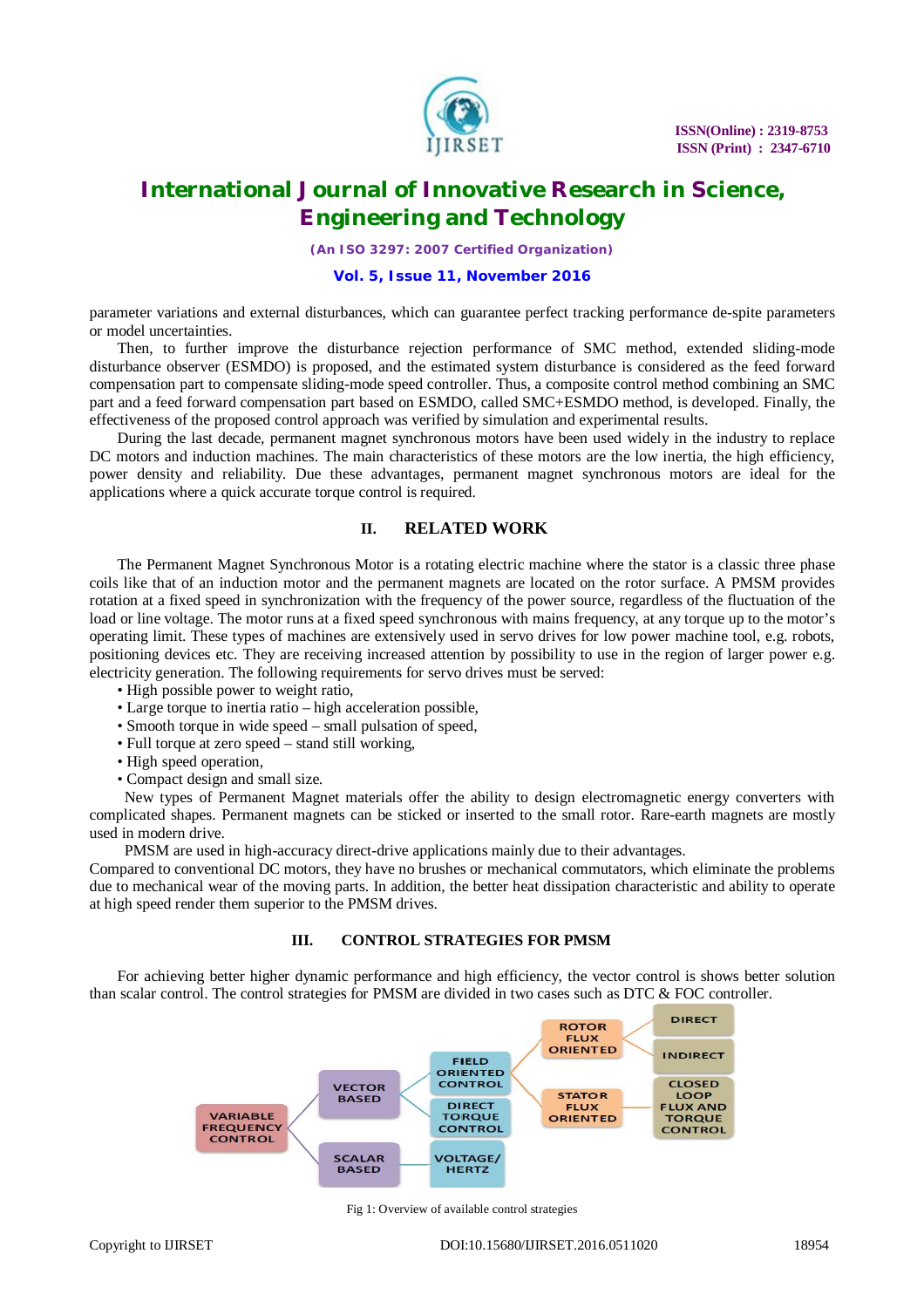

*(An ISO 3297: 2007 Certified Organization)*

**Vol. 5, Issue 11, November 2016**

#### **DIRECT TORQUE CONTROL (DTC)**

In DTC controller, in case of PMSM armature current is consider as reference parameter for controlling torque. Then armature current is converted into dq reference frame for achieving better dynamic performance of PMSM. DTC is one of the methods that have emerged to become one of the best alternative solutions to the Vector Control for Motors. This method gives a better performance with a simpler structure and control diagrams [4]. In case of DTC, the stator flux and torque can be control directly by selecting proper VSI states. The main advantage of 3-leg VSI topology is to increase in the number of voltage vectors.



Fig 2: Scheme of SVPWM based on DTC for PMSM

Like vector control of conventional DFIG, the dc-link voltage control of PMSG also needs some extra considerations. In this the power extracted in the inverter flows through stator windings, the dc-link voltage of converter relies only on the rotor power Ps [8], obtained from the stator windings.

$$
\tilde{\lambda}_{\text{ds}} = V_{\text{ds}} - (i_{\text{ds}} * r_{\text{s}}) + (\omega_1 * \tilde{\lambda}_{\text{qs}}) \tag{1}
$$

$$
\lambda_{\text{ds}} = V_{\text{gs}} - (i_{\text{gs}} * r_{\text{s}}) + (\omega_1 * \lambda_{\text{ds}}) \tag{2}
$$

$$
I_{\text{ds}} = \frac{\lambda_{\text{ds}} - (L_{\text{m}} \cdot i_{\text{dr}})}{I} \tag{3}
$$

$$
\mathbf{i}_{\text{gs}} = \frac{\mathbf{i}_{\text{gs}} - (\mathbf{i}_{\text{cm}} \cdot \mathbf{i}_{\text{gr}})}{\mathbf{1}_{\text{gs}}} \tag{4}
$$

$$
\lambda_{\rm dr} = V_{\rm dr} - (i_{\rm dr} * r_{\rm r}) + (\omega_1 * \lambda_{\rm qr}) \tag{5}
$$

$$
\lambda_{\text{qr}} = V_{\text{qr}} - (i_{\text{qr}} * r_{\text{r}}) + (\omega_1 * \lambda_{\text{dr}})
$$
 (6)

The power generated in PMSG is represented by  $I<sub>qr</sub>$ . The stableness of the dc link voltage is more momentous. Therefore, preference for controlling parameter is given to output of dc link voltage  $I_{dr}$ <sup>\*</sup> [9].

$$
\mathbf{i}_{\mathbf{dr}} = \frac{\lambda_{\mathbf{dr}} - (\mathbf{L}_{\mathbf{m}} \mathbf{v}_{\mathbf{ds}})}{\mathbf{L}_{\mathbf{r}}} \n\mathbf{i}_{\mathbf{qr}} = \frac{\lambda_{\mathbf{qr}} - (\mathbf{L}_{\mathbf{m}} \mathbf{v}_{\mathbf{qs}})}{\mathbf{L}_{\mathbf{r}}} \n(8)
$$

#### **SVPWM**

SVPWM is one of the techniques in pulse width modulation technique for generating gate signals based on the space vectors generated by the system in the form of two-phase vector components instead of general pulse width modulation [12]. The space vector diagram for proposed system with range of space vectors from  $S_1$  to  $S_6$  is as presented in figure 3.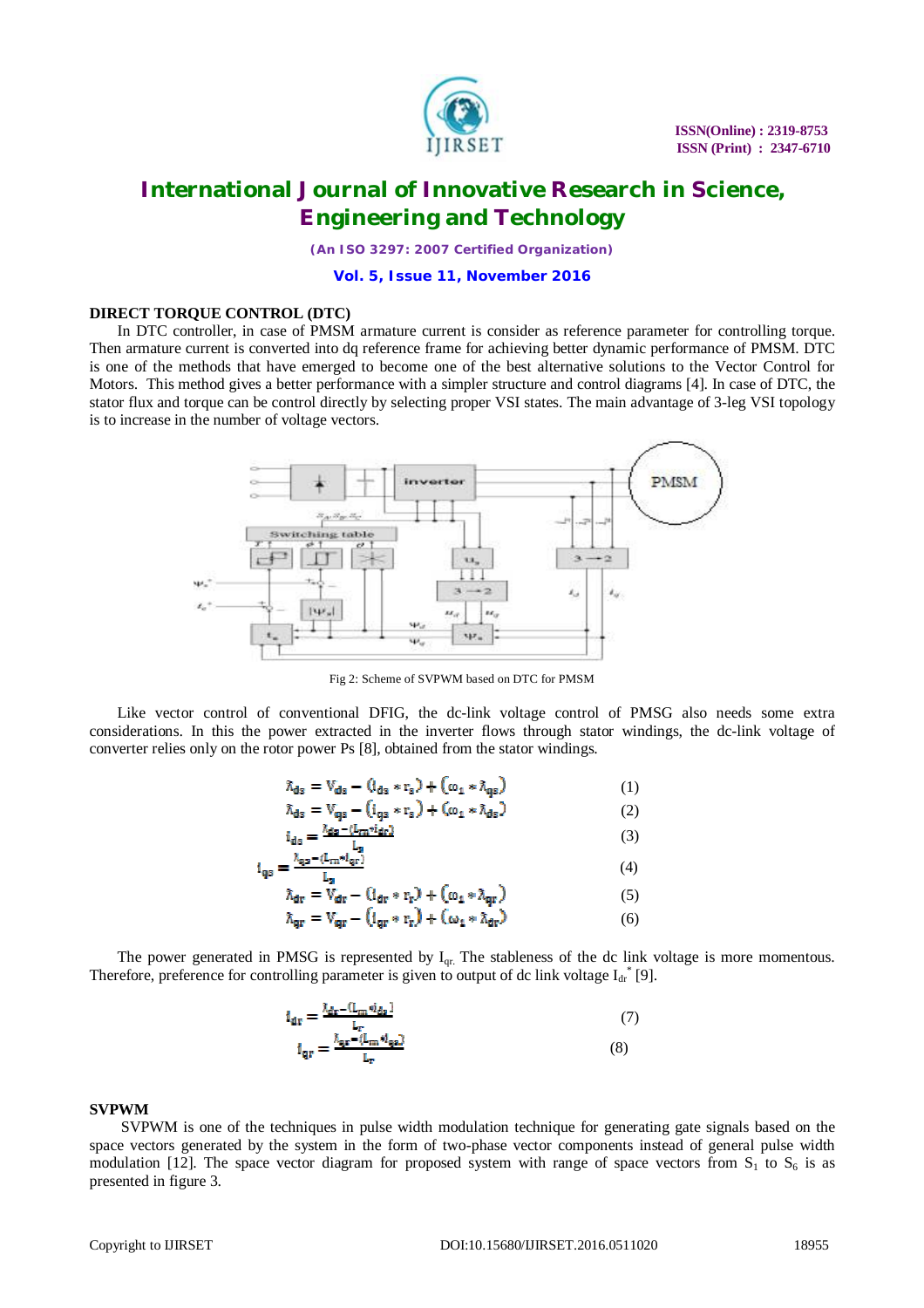

*(An ISO 3297: 2007 Certified Organization)*

**Vol. 5, Issue 11, November 2016**



Figure 3: Space Vector Modulation Technique

Generally, for three phase inverters the SVPWM is one of the best method in general pulse width modulation techniques. The implementation procedure steps for SVPWM technique [13]:

1. First convert three phase quantities to two phase co-ordinates.

2. Identify the times  $T_1$ ,  $T_2$  and  $T_0$ .

The reference voltage vector is obtained by the equation (1),

$$
V^* Tz = S1^*T1 + S2^*T2 + S0^*(T0/2) + S7^*(T0/2)
$$
 (1)

Where T1, T2 are time intervals for space vectors S1 and S2 respectively, and zero vectors S0 and S7 has time interval of T0.

### **FUZZY LOGIC CONTROLLER**

In the previous section, control strategy based on PI controller is discussed. But in case of PI controller, it has high settling time and has large steady state error.

In order to rectify this problem, this paper proposes the application of a fuzzy controller shown in Figure 4. Generally, the FLC is one of the most important software based technique in adaptive methods.

As compared with previous controllers, the FLC has low settling time, low steady state errors. The operation of fuzzy controller can be explained in four steps.

- 1. Fuzzification
- 2. Membership function
- 3. Rule-base formation
- 4. Defuzzification.



Figure.4: basic structure of fuzzy logic controller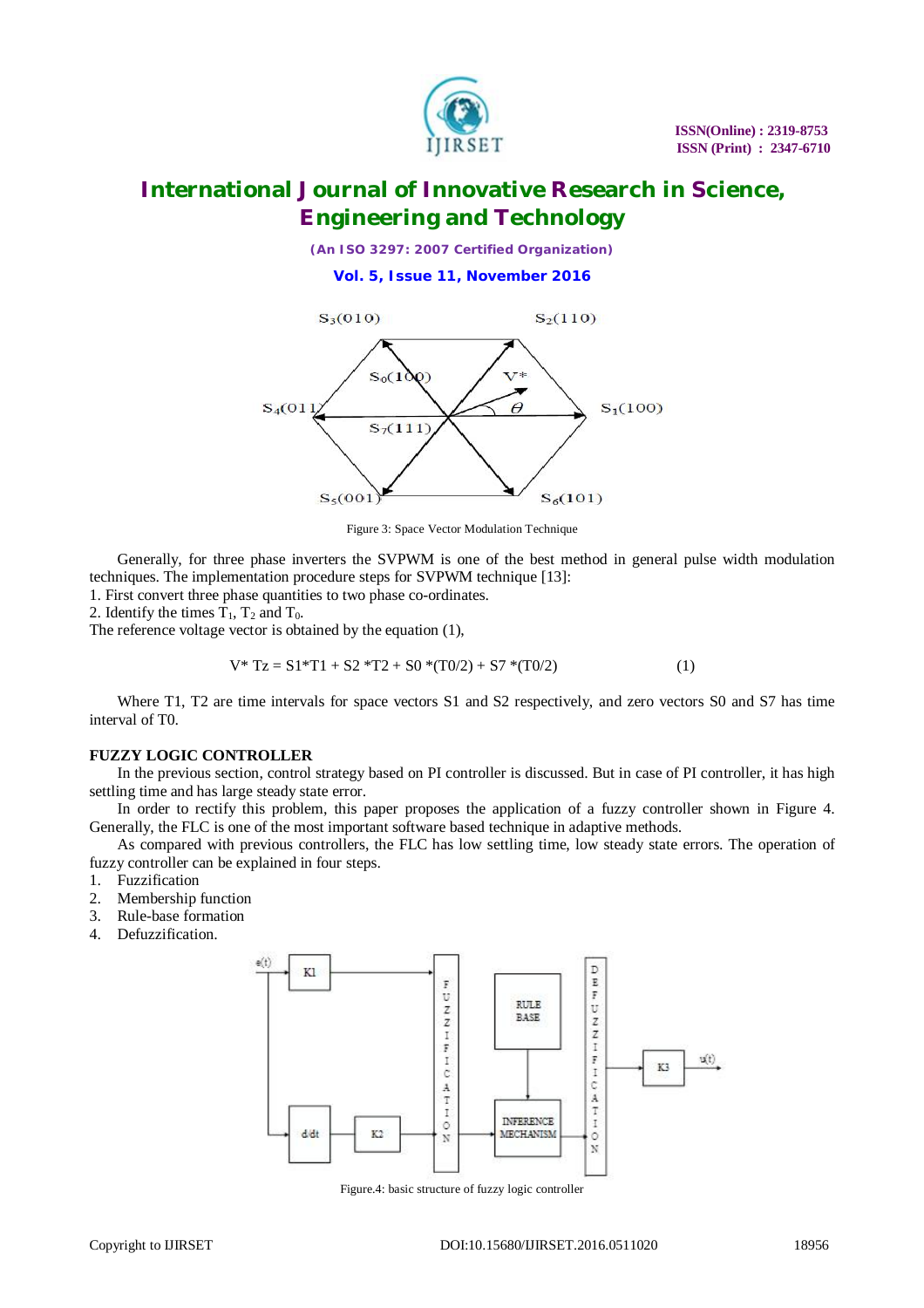

*(An ISO 3297: 2007 Certified Organization)*

#### **Vol. 5, Issue 11, November 2016**

In this paper, the membership function is considered as a type in triangular membership function and method for defuzzification is considered as centroid. The error which is obtained from the comparison of reference and actual values is given to fuzzy inference engine. The input variables such as error and error rate are expressed in terms of fuzzy set with the linguistic terms VN, N, Z, P, and Pin this type of mamdani fuzzy inference system the linguistic terms are expressed using triangular membership functions. In this paper, single input and single output fuzzy inference system is considered. The number of linguistic variables for input and output is assumed as 3.

#### **Artificial Neural Networks**

Figure 5 shows the basic architecture of artificial neural network, in which a hidden layer is indicated by circle, an adaptive node is represented by square. In this structure hidden layers are presented in between input and output layer, these nodes are functioning as membership functions and the rules obtained based on the if-then statements is eliminated. For simplicity, we considering the examined ANN have two inputs and one output. In this network, each neuron and each element of the input vector p are connected with weight matrix W.

Step by step procedure for implementing ANN:

- 1. Identify the number of input and outputs in the normalized manner in the range of 0-1.
- 2. Assume number of input stages.
- 3. Identify number of hidden layers.
- 4. By using transig and poslin commands create a feed forward network.
- 5. Assume the learning rate should be 0.02.
- 6. Choose the number of iterations.
- 7. Choose goal and train the system.
- 9. Generate the simulation block by using 'genism' command



## **IV. SIMULATION DIAGRAM AND RESULTS**

The performance of the proposed PMSM model with SMC and Neuro-Fuzzy Controller is observed by using Matlab/Simuink. The simulation results of the SMC method and NEURO-FUZZY controller are shown in below Figures.

**Case 1:** Simulation results for speed and electromagnetic torque in Matlab/Simulink for Permanent magnet synchronous motor (PMSM) with sliding mode controller (SMC). From the waveform we observed that the peak overshoot for speed has been improved as compared with conventional PI controller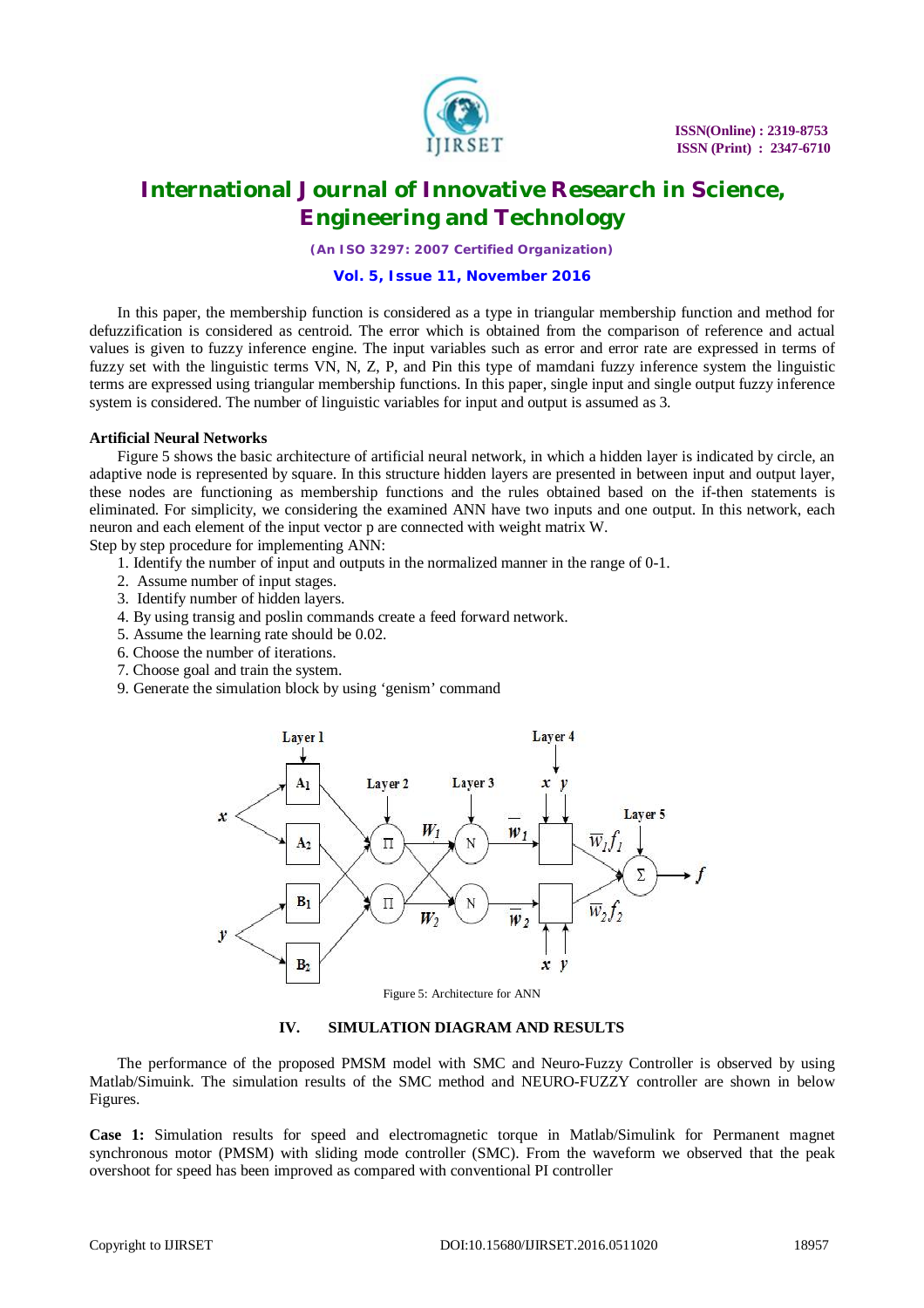

*(An ISO 3297: 2007 Certified Organization)* **Vol. 5, Issue 11, November 2016**



Fig 6: Speed and Electromagnetic Torque for PMSM machine with SMC controller

the simulation result for Electromagnetic Torque of the machine under SMC controller. From the waveform we observed that the ripple in Electromagnetic Torque has been improved as compared with conventional PI controller. And figure 7 shows the waveform of harmonic distortion factor for direct axis current.



Fig 7: THD waveform for direct axis current

**Case 2:** Simulation results for speed and torque in Matlab/Simulink for PMSM with SMC-NEURO-FUZZY controller. we observed that the peak overshoot for speed has been improved as compared with conventional SMC controller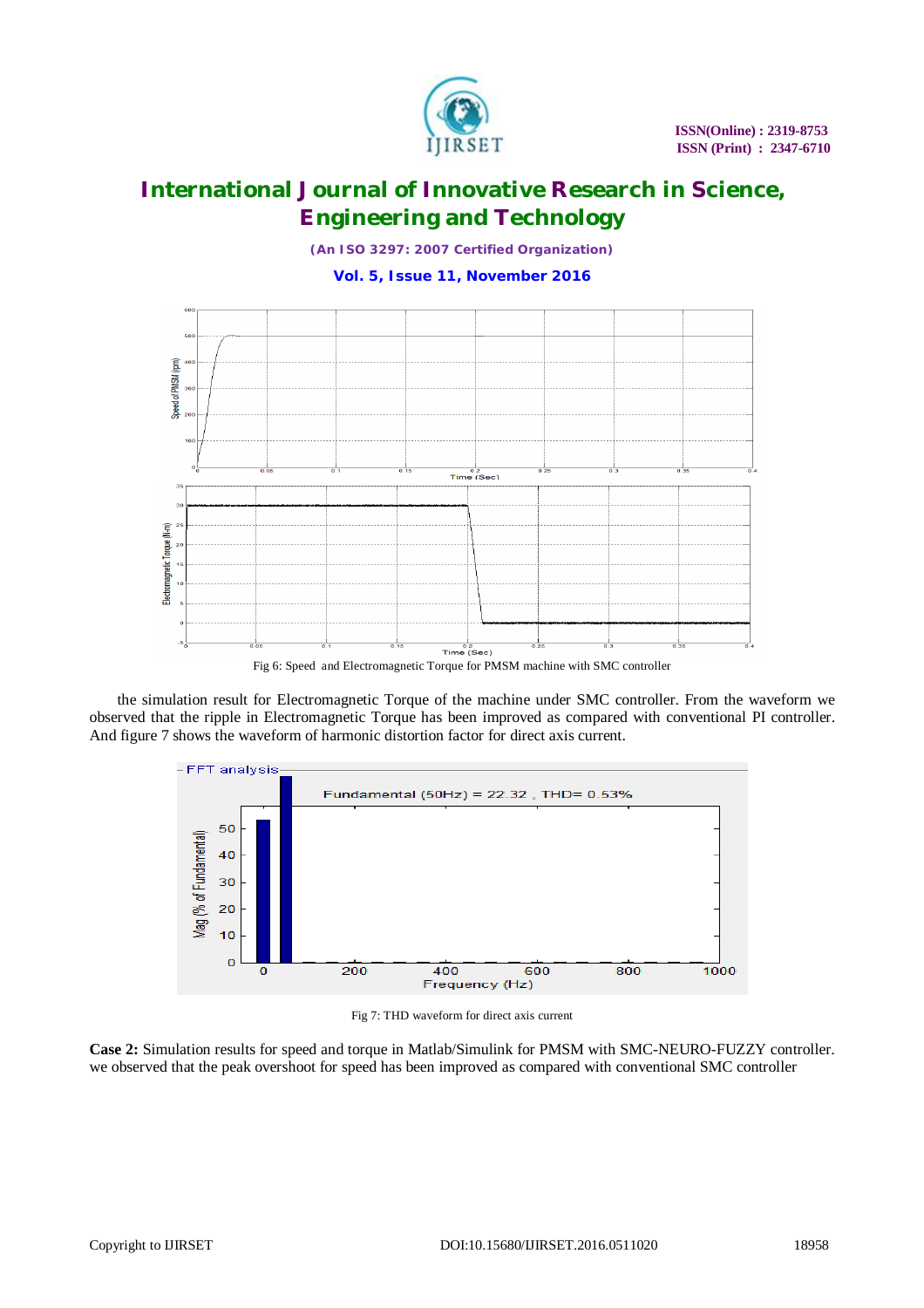

*(An ISO 3297: 2007 Certified Organization)* **Vol. 5, Issue 11, November 2016**



Fig 8: Waveform for Speed and torque of PMSM machine with SMC-NEURO-FUZZY controller

The simulation result for Electromagnetic Torque of the machine under SMC-NEURO-FUZZY controller. From the waveform we observed that the ripple in Electromagnetic Torque has been improved as compared with conventional SMC controller. And figure 9 shows the waveform of harmonic distortion factor for direct axis current



### **V. CONCLUSION**

In this paper, an SMC based PMSM system along with Neuro-Fuzzy controller is proposed and has been successfully verified. The main aim of this Neuro-Fuzzy controller is to compensate the sudden disturbances. The major contribution of this extended sliding mode controller is to estimate the system disturbances. From the simulation results we conclude that the proposed SMC based Neuro-Fuzzy controller, effectively damps the system disturbances as compared with the conventional SMC controller.

### **REFERENCES**

[1] Y. X. Su, C. H. Zheng, and B. Y. Duan, "Automatic disturbances rejection controller for precise motion control of permanent-magnet synchronous motors," *IEEE Trans. Ind. Electron.*, vol. 52, no. 3, pp. 814–823, Jun. 2005.